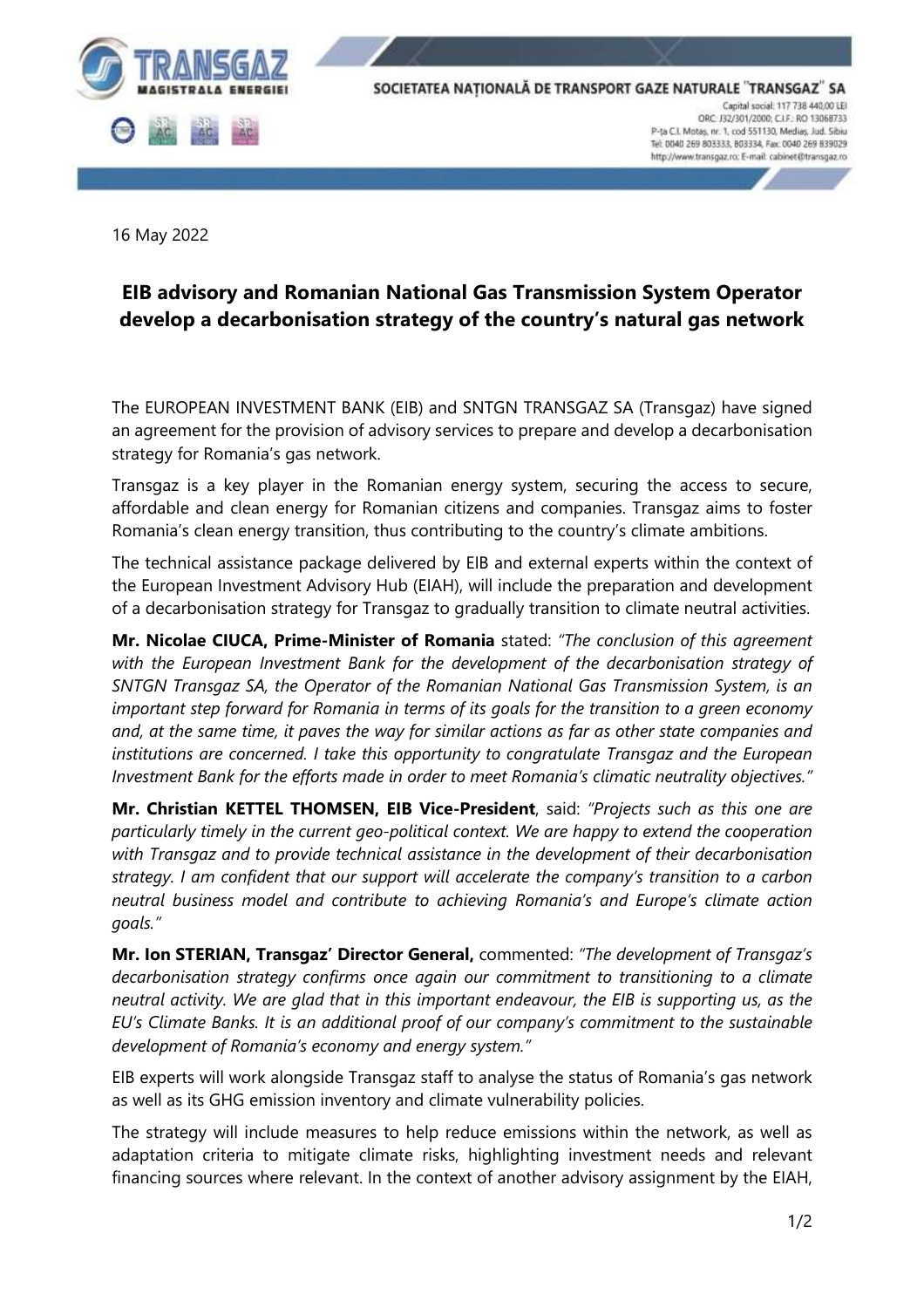Transgaz recently completed a Strategic Environmental Assessment related to the ten-year Network Development Programme for the National Gas Transmission System. This assessment laid the ground for the decarbonisation strategy.

## **COMMUNICATION DEPARTMENT**

### **Background information**

### **ABOUT TRANSGAZ**

*SNTGN TRANSGAZ is the technical operator of the National Natural Gas Transmission System and ensures the performance in terms of efficiency, transparency, safety, non-discriminatory access and competitiveness of the national strategy established for domestic and international transmission, natural gas dispatching, research and design in the field of natural gas transmission, in compliance with the national and European legislation and standards of quality, performance, environment and sustainable development.*

## **ABOUT EIB**

- 1. The **European Investment Bank (EIB)** is the long-term lending institution of the European Union owned by its Member States. It makes long-term finance available for sound investment in order to contribute towards EU policy goals.
- 2. Last year the European Investment Bank Group provided EUR 907 million for new investment across Romania. The EIB Group's engagement in the country included financing for construction of two new regional hospitals, modernisation of the national electricity network to harness renewable energy and deployment of smart meters, improving energy efficiency and scaling up high-impact business investment.
- 3. Over the last 31 years, the EIB Group has provided more than EUR 18 billion for public and private sector investment across Romania, out of which over EUR 1.2 Bn for energy investments.

The [European Investment Advisory Hub \(EIAH\)](https://eiah.eib.org/) is a partnership between the European Investment Bank Group and the European Commission under the Investment Plan for Europe. The EIAH is designed to act as a single access point to various types of advisory and technical assistance services. It supports the identification, preparation and development of investment projects across the European Union. Building on the success of the EIAH and other advisory programmes, the EIB and the European Commission agreed to provide technical, financial and strategic expertise to project promoters, regional and national authorities, and financial intermediaries under the [InvestEU Advisory Hub.](https://europa.eu/investeu/investeu-advisory-hub_en)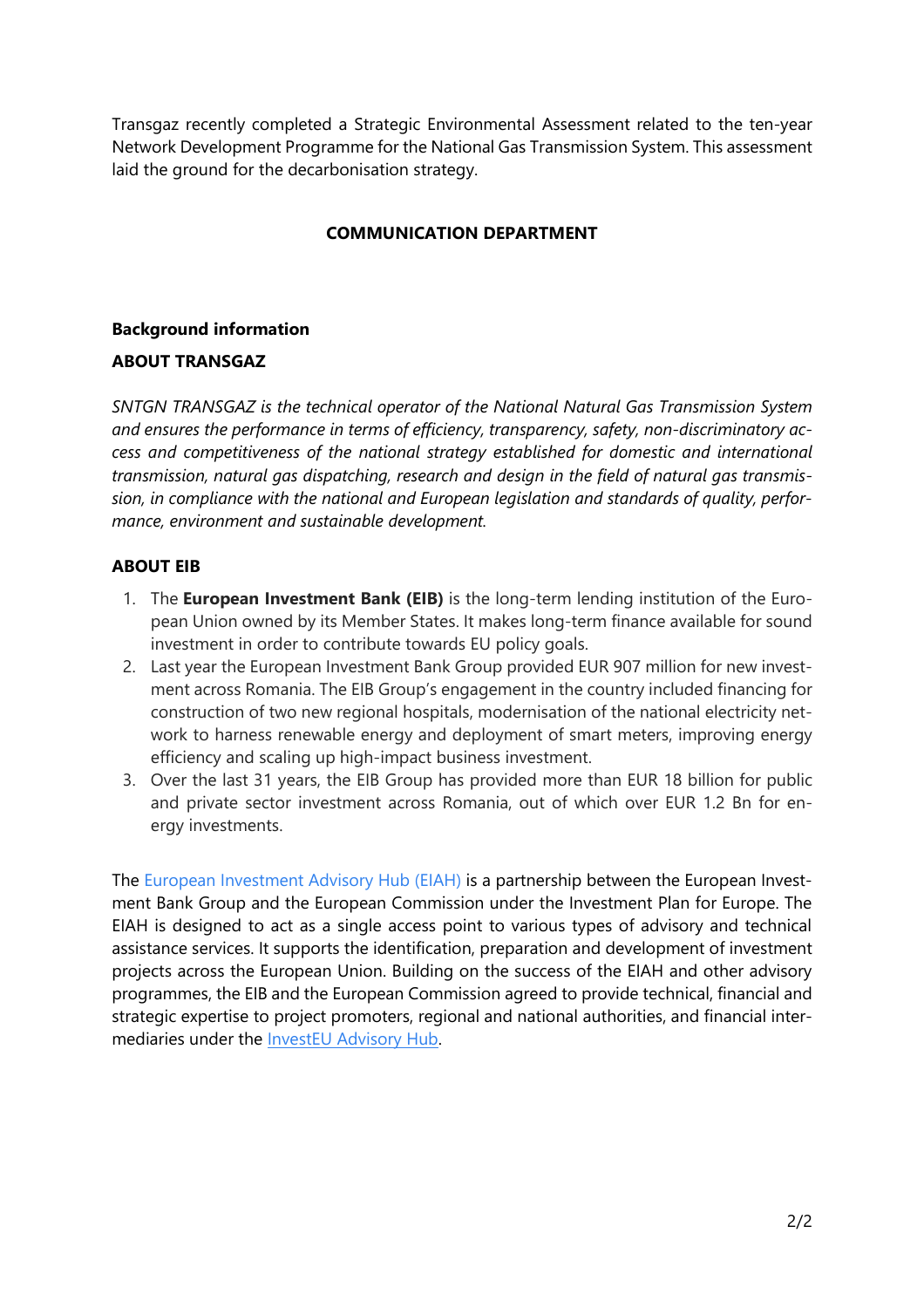